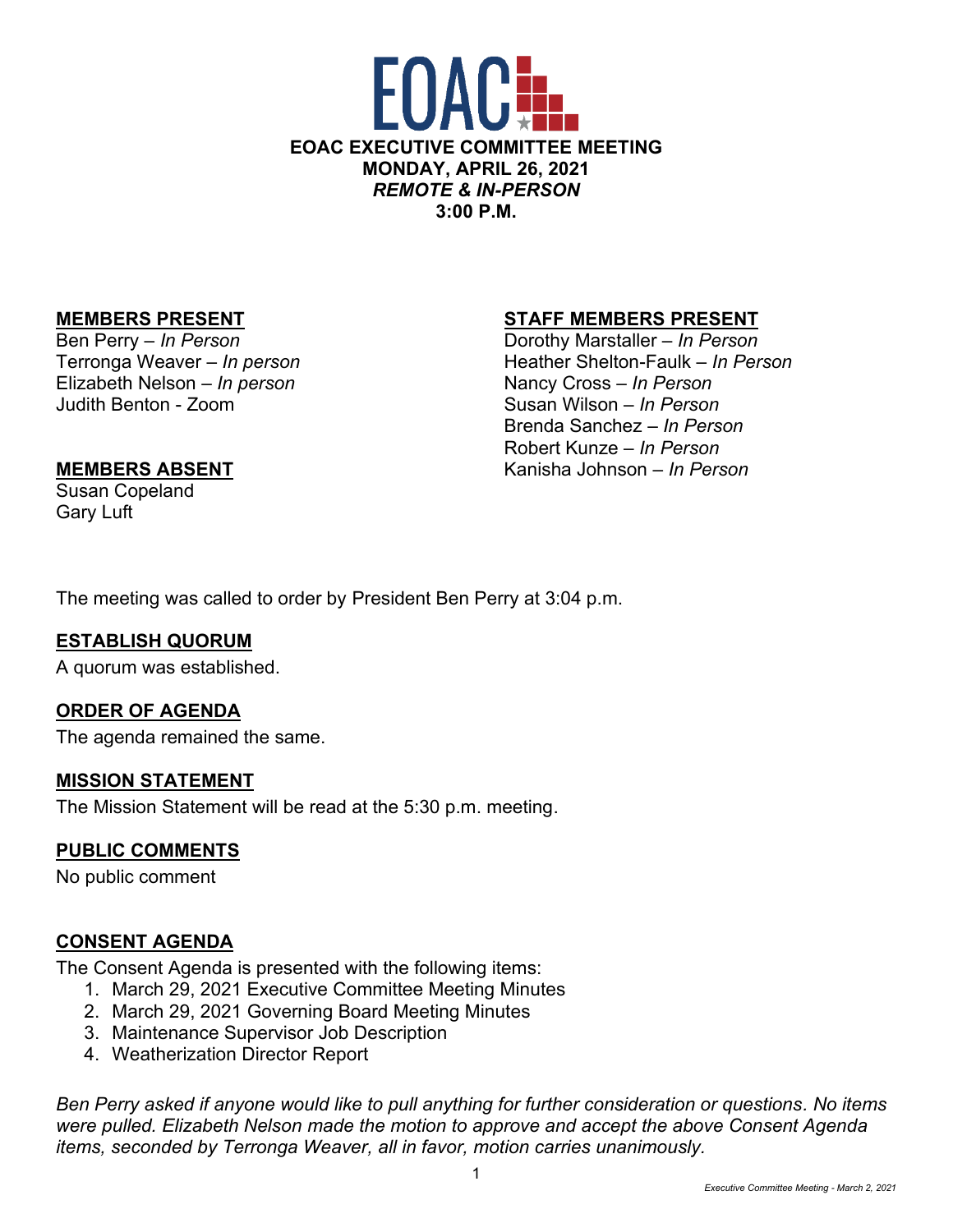## **EOAC FINANCIAL DATA MONTHLY REPORT – MARCH 2021** *(ORGANIZATIONAL STANDARD 8.7)*

Cassandra Bianchi presented the Finance Report for February 2021 to the Executive Committee. Ms. Sanchez reported on the agency's financial obligations, and reported that the agency is in good financial standing. The agency is now in the timeframe of March – May, where we are moving through different program beginning and ending dates, concurrent programs might be shown on the report, due to end of year close-outs.

*Elizabeth Nelson made the motion to approve the Financial Report for March 2021, seconded by Judith Benton, all in favor, motion carries unanimously.*

# **COMMUNITY SERVICE PROGRAM MONTHLY REPORT – MARCH 2021** *(ORGANIZATIONAL STANDARD 2.3 AND 5.9)*

Kanisha Johnson presented the Community Service report for March 2021. Ms. Johnson reported that things are running smoothly in the Community Services department, and there are no issues. Applications, both in-person and online are processing smoothly. Currently, three households have transitioned out of poverty, and we are working to transition 12 more households. The Love Tote program is going well, and providing much needed hygiene items to the community. Staff made an off-site trip to Marlin to collect applications, and it went well. Staff are prepared to travel off-site in the future. Ben Perry asked how the household numbers for CSBG are established, and if we can help more people than the 19 households we help each year. Robert Kunze explained the 19 households is dictated by the CSBG funding source; we'd love to help more households, unfortunately, CSBG does not provide more funding. Robert reported that there might be an increase in funding coming through the American Recovery Act, and we are expecting to know more in the coming months.

Judith Benton left the virtual meeting at 3:12PM, and Mr. Perry stopped the meeting at 3:12PM. Ms. Benton was able to join the virtual meeting at 3:13PM, and Mr. Perry called the meeting back to order at 3:13PM.

Mr. Perry asked if the board had any questions for Kanisha. No further questions were asked.

*Elizabeth Nelson made the motion to approve the Community Service Program Report for March 2021, seconded by Ben Perry, all in favor, motion carries unanimously.*

# **SALARY SCALE - COST OF LIVING ALLOCATION 2021**

.

Heather Shelton-Faulk presented that Head Start/Early Head Start had approved the 2021-2022 COLA for 1.22%. Ms. Faulk presented the updated 2021 – 2022 Agency Salary Scale that reflects the new agency salary rates with the 1.22% COLA applied. All staff will receive the COLA according to EOAC policy, at the end of their program fiscal year, providing funding is available.

*Elizabeth Nelson made the motion to approve the EOAC Salary Scale, seconded Judith Benton, all in favor, motion carries unanimously.*

# **2020 – 2021 HEAD START MIDDLE OF THE YEAR ASSESSMENT REPORT**

Susan Wilson gave the Head Start Middle of the Year (MOY) Assessment report. Head Start staff are creating plans to assist children. Head Start Management staff has met with each teacher to make arrangements to help each child improve. Unfortunately, children were falling behind due to COVID. EOAC Head Start has applied for funds to have intensive summer school program to help children be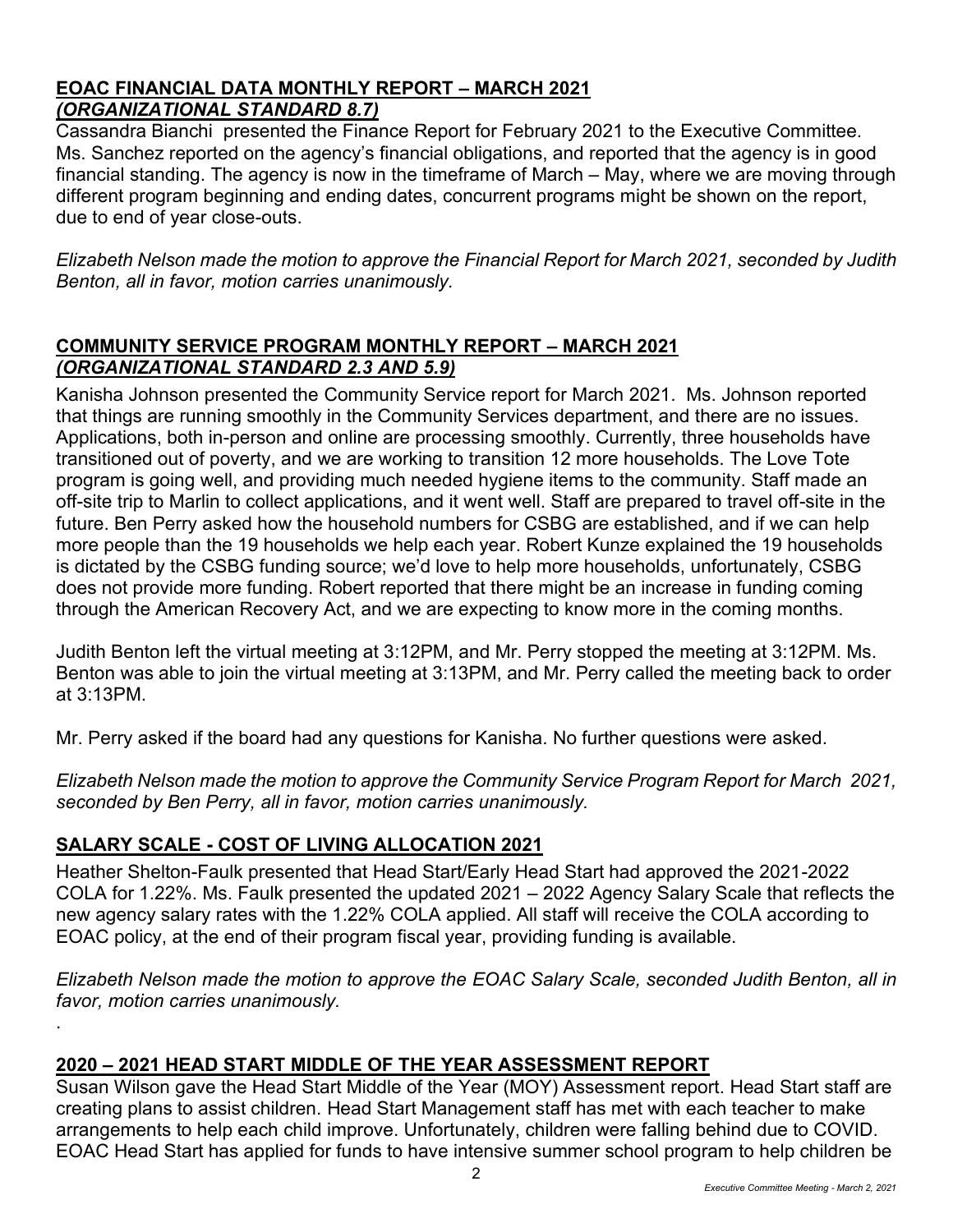prepared for kindergarten. After reviewing the report, Ben Perry asked why students in Marlin lost ground. Ms. Wilson explained that COVID affected attendance in November and December terribly, and the center had to be closed several times during the winter due to staff or students testing positive for COVID-19. Mr. Perry asked if the board had any questions for Ms. Wilson. The board had no questions.

*Elizabeth Nelson makes the motion approve the middle of the year report, seconded by Terronga Weaver, all in favor, motion carries unanimously.*

# **2021 – 2022 HEAD START PROGRAM CALENDAR**

Susan Wilson presented the Head Start/Early Head Start Calendars for the 2021 – 2022 school year. Ms. Wilson aligned the program calendar closely to Waco ISD to serve our students and parents who have multiple children, some in the ISD. Staff will return from summer break on 8/5/2021, and children will return on 8/23/2021. Staff will have inservice days this year that align with WISD inservice days. Early Head Start operates a year-round program, and their calendar is separate from Head Start. Mr. Perry asked if the board had any questions for Ms. Wilson. The board had no questions. Report only.

# **OHS PROGRAM INSTRUCTION: HEAD START CENTER BASED SERVICE DURATION REQUIREMENT**

Susan Wilson presented that Head Start requires that programs provide 1020 hours of instructional time each year. EOAC Head Start surpasses that requirement each year, so this new requirement is not a concern for our program. Report Only.

# **HEAD START DIRECTOR REPORT**

Susan Wilson reported that the EOAC Head Start/Early Head Start Program continue to operate fulltime. Ms. Wilson provided a COVID-19 update – no cases in February, had some in March at TED and Marlin that did not impact the centers. EOAC Head Start/Early Head Start had it's annual CACFP review; the initial results state we don't have any findings. Enrollment is still low, due to COVID-19. Most families are coming back to centers. EOAC Head Start is required to serve 10% of children with disabilities; currently, the program only has 6% enrollment for students with disabilities. Head Start is currently working with board member, Betsey Gilchrist to determine next steps for students with disabilities and to partner with Waco ISD. Community assessment states there are children with special needs, but the program is not sure where these students are enrolled, as they are not enrolled at Head Start or Waco ISD. Ms. Gilchrist is going to ARD meetings to encourage families to have their children assessed. EOAC Head Start will apply for a waiver this year. EOAC Head Start/Early Head Start has started recruitment for next year. Banners, a recruitment phone line, and new brochure are all items' Head Start/Early Head Start is using to reach families. The local radio station is broadcasting recruitment information as well. EOAC Head Start/Early Head Start is applying to a waiver for the in-kind match, due to COVID, we have not been able to reach the threshold for volunteer in-kin hours. Regional office provided guidance for this waiver. The program applied for CRRSA funds – COVID funds; these funds would be used to create an intensive summer school program to help address the learning slide caused by COVID-19. EOAC Head Start/Early Head Start also applied for funding from the Office of Head Start to purchase another nutrition vehicle, and a new bus. Head Start/Early Head Start is planning to sell the busses the program currently owns, as they are in need of repair, and would be costly to fix. Report only.